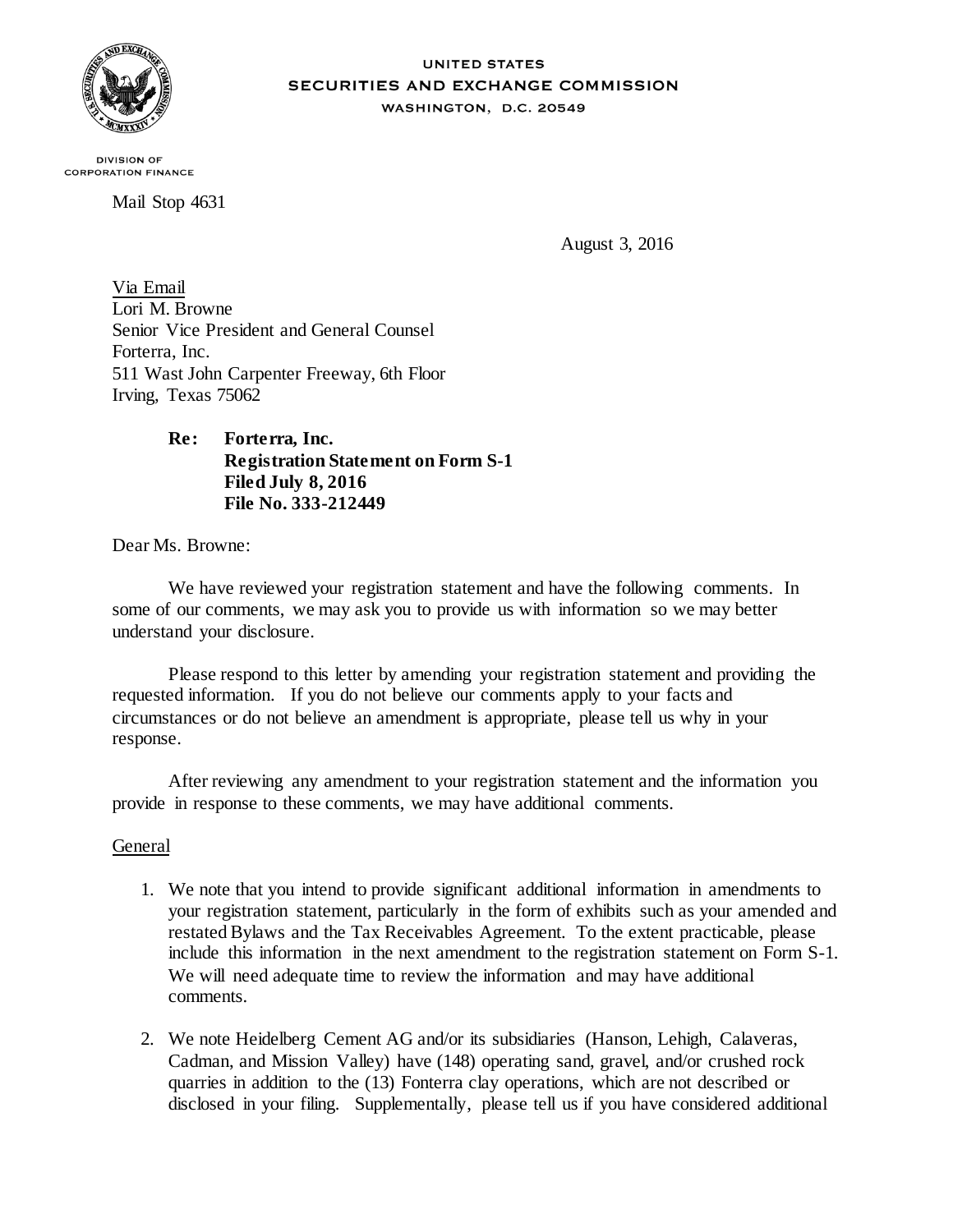> mining property disclosure pursuant to the Instructions to Item 102 of Regulation S-K. We generally consider additional Industry Guide 7 mining property disclosure to be necessary if the total asset value of the aggregate of all mining properties exceeds 10% of total assets. We consider mining properties to include properties used from the point of mineral extraction to the first point of sales. In your response, please tell us how you measure the materiality or significance of your mining properties. Based on your response we may have additional comment.

# Industry and Market Data, page ii

3. Please disclose from which firms listed you commissioned information for use in the registration statement. We note that you obtained and filed consents for Freedonia Custom Research Group and Freedonia Group.

# Prospectus Summary, page 1

4. You discuss pro forma financial amounts only in certain areas, including at the bottom of page 2. Please discuss the historical amounts as well with equal prominence.

# Bricks, page 4, 120, 132 Our Segments, page 80

5. We note your reference to raw material reserves in this section. Please clarify your disclosure by stating your present clay reserves, annual production, and estimated mine life for your clay operations.

# Summary, page 5

- 6. We note your disclosure on page 119 that your Bricks segment accounted for 8% of your pro forma net sales in FY 2015. With a view toward enhanced disclosure, please explain why your Bricks segment is absent from your table and discussion of Key Segments on pages 5 and 121.
- 7. Please disclose in this section that some of the underwriters in this offering will be receiving proceeds from this offering as repayment of debt owed to them. We note the Conflicts of Interest section on page 193.

# Labor disruptions and other union activity could have a material adverse effect us, page 29

8. Please disclose whether you have experienced labor disruptions. We note the disclosure on page 136 regarding the past four years.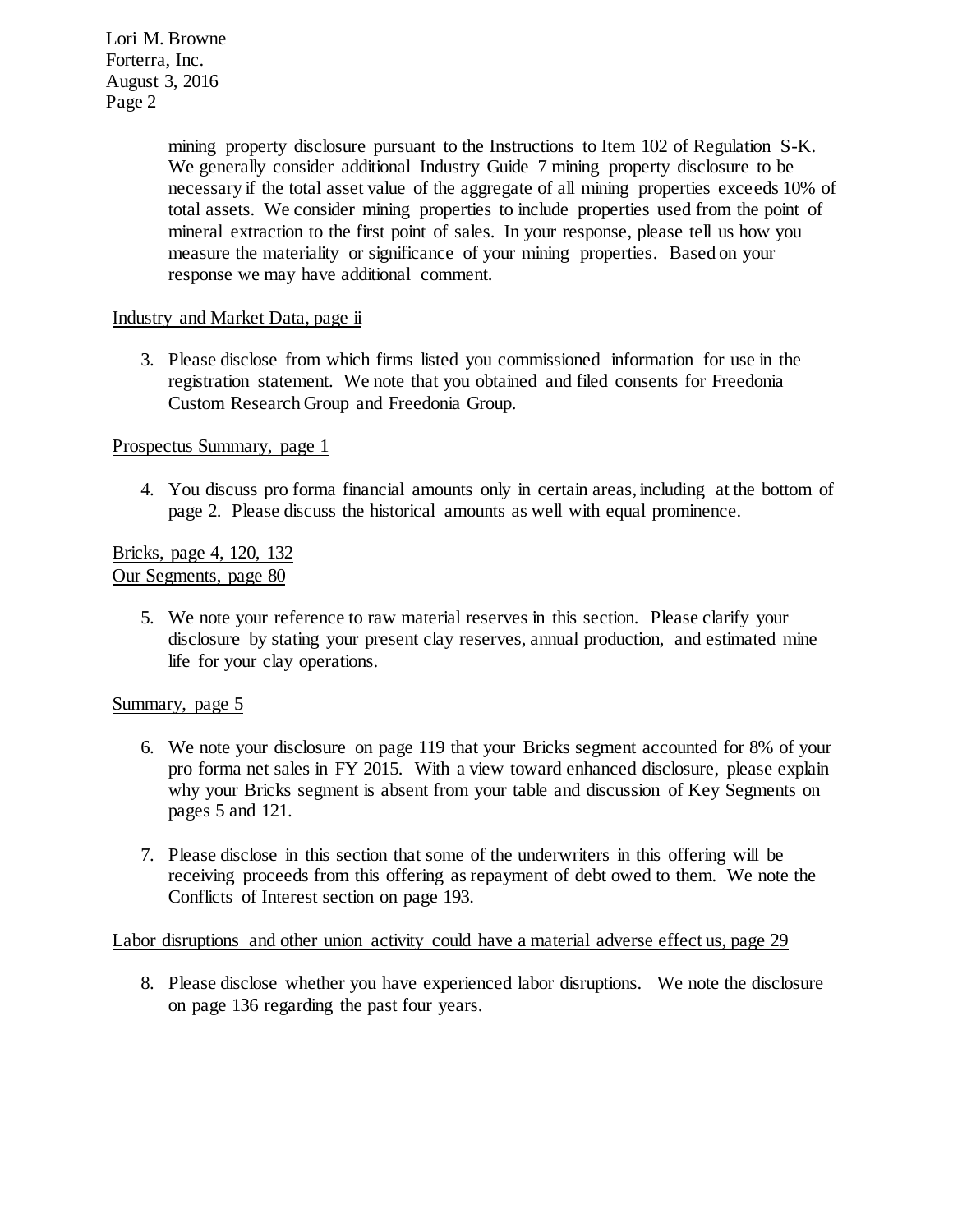### Use of Proceeds, page 50

- 9. Please indicate the extent to which, if any, funds raised in the present offering may be used to satisfy obligations to HeidelbergCement in the event the earnout dispute is resolved adversely to your company.
- 10. You list the discharge of outstanding debt as your first priority for use of the proceeds of this offering. Please indicate the interest rate and maturity of the indebtedness to which you intend to apply these proceeds, or a cross-reference to such discussion elsewhere in your registration statement, and any other information required by Instruction 4 to Item 504 of Regulation S-K.

# Unaudited Pro Forma Condensed Combined Financial Information, page 57

# General

- 11. Please discuss the tax receivable agreement with Lone Star and correspondingly what consideration was given to reflecting the agreement in your pro forma financial information pursuant to Rule 11-02(b)(6) of Regulation S-X.
- 12. On page F-62, you discuss a transition services agreement with Heidelberg Cement A.G. Please clarify in your disclosures whether you are still subject to this agreement. On pages F-63 and page 171 you also discuss an advisory agreement with Hudson Advisors which it appears will terminate in consummation of this offering. Please address how you intend to replace the services that were provided by this agreement and correspondingly what consideration was given as to whether incremental costs to replace these services need to be reflected in your pro forma financial information pursuant to Rule 11-02(b)(6) of Regulation S-X.
- 13. It appears that certain entities acquired had outstanding stock options or other common stock equivalents. For example, we note that USP Holdings, Inc. had outstanding options as discussed on page F-92. Please disclose how these were settled as part of the acquisitions and how the settlement of these are reflected in your pro forma financial information.
- 14. Please show the calculations used to arrive at your adjustment amounts, including adjustments to depreciation and amortization expenses and interest expense, in the notes to the pro forma financial information. For example, in a similar manner to your disclosures for the pro forma amortization adjustment related to the U.S. Pipe acquisition on page 74, please show the calculation used to arrive at the amounts of depreciation and amortization expense for assets acquired, including the specific asset categories and corresponding useful lives.
- 15. In a note to the pro forma financial information, please clearly disclose how you are arriving at the number of weighted average shares to use in computing your pro forma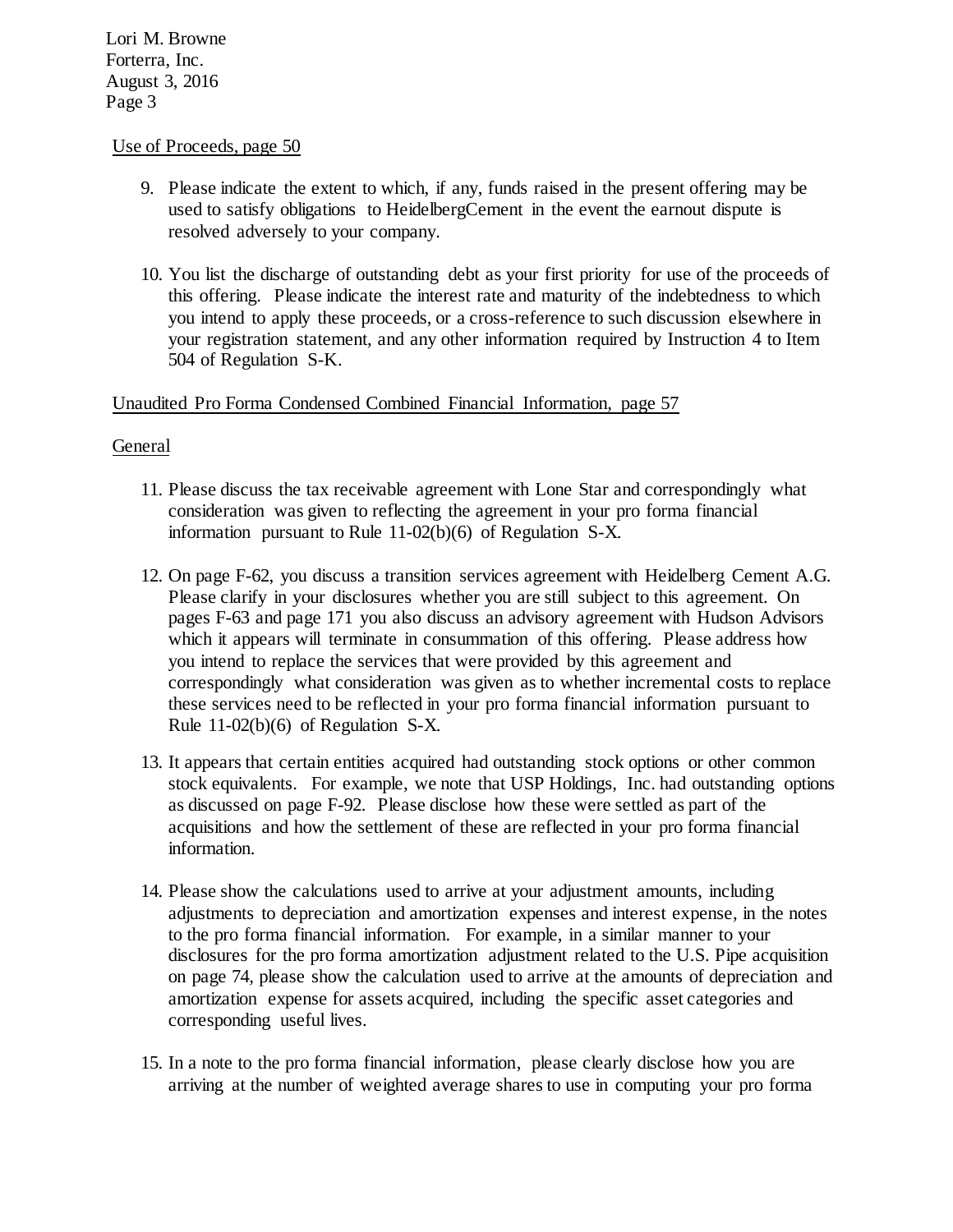> earnings per share amounts. Please also disclose any shares not included for anti-dilution reasons. Refer to Rule 11-02(b)(7) of Regulation S-X.

16. We note the dividend paid to the Lone Star Fund of \$345 million significantly exceeded your earnings in the current year. In this regard, please provide the pro forma per share data required pursuant to SAB Topic 1:B.3.

# Note 3. Pro Forma Adjustments for the Cretex Acquisition, page 66

17. We note that the Cretex acquisition was completed on October 1, 2015 and the pro forma adjustments reflect the inclusion of Cretex's historical results of operations as if it had been acquired on January 1, 2015. In this regard, please clarify why the historical amounts reflected would not be the same as the amounts reported in the separate carveout financial statements. For example, for the year ended December 31, 2015, you disclose that the pro forma adjustments reflect an increase in cost of goods sold of \$127.4 million, which compares to cost of goods sold of \$122.0 million reported for the period ended September 30, 2015 on page F-127 of the carve-out financial statements.

# Note 8. Pro Forma Adjustments for Offering, page 77

18. Please clarify whether you intend to reflect the portion of the net offering proceeds which will be used to repay outstanding debt and the corresponding debt repayment in your pro forma financial information.

# Management's Discussion and Analysis of Financial Condition and Results of Operations, page 80

# Results of Operations, page 88

19. We note your disclosures on page 82 which cite the reason for your presentation of the combined results for the predecessor and successor periods for the three month period ended March 31, 2015 and the year ended December 31, 2015. Please be advised that it is not appropriate to combine the results for the predecessor and successor periods for purposes of your MD&A discussion or otherwise as the financial statements are prepared on different bases of accounting and are not comparable. In this regard, please revise MD&A to include separate discussions of the predecessor and successor entities' historical results for each respective period.

# Liquidity and Capital Resources, page 103

- 20. Please expand your discussion to address the following:
	- Disclose the amount of cash and short-term investments held by foreign subsidiaries as compared to your total amount of cash and short-term investments;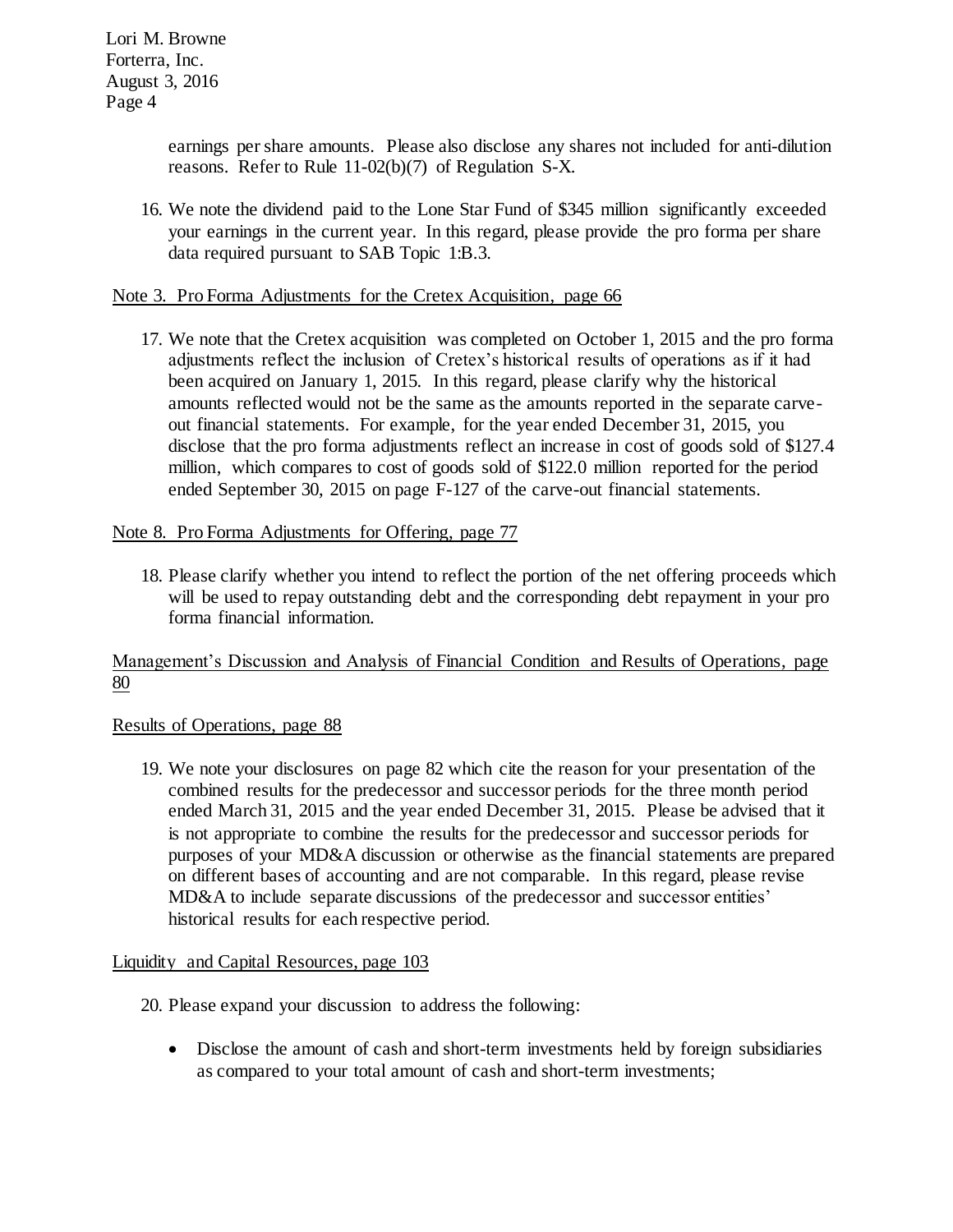- Disclose whether or not you would need to accrue and pay taxes if these amounts are repatriated;
- Disclose, if true, that you do not intend to repatriate these amounts;
- Disclose the nature and extent of any legal or economic restrictions on the ability of your subsidiaries to transfer funds to you in the form of cash dividends, loans or advances and the impact such restrictions have had or are expected to have on your ability to meet cash obligations; and,
- Disclose the amounts available to borrow under your financing arrangements as of the latest balance sheet date.

Refer to Item 303(a)(1) and (2) of Regulation S-K, SEC Release 33-8350 Section IV and Financial Reporting Codification 501.06.a.

### Quantitative and Qualitative Disclosures about Market Risk, page 108

21. You disclose that you utilize derivative instruments to manage selected foreign currency and interest rate exposures. Please provide the qualitative information required by Item 305(b) of Regulation S-K. Alternately, you may provide a cross-reference to Note 11 of your Combined Financial Statements.

### Business, page 118

22. Please provide the geographic information called for by Item 101(d) of Regulation S-K, or provide a cross-reference to Note 14 of your Combined Financial Statements.

#### Customers and Markets, page 132

23. In Our Company on page 3 and elsewhere through your registration statement you discuss the importance to your business and operations of government-sponsored infrastructure projects and the requisite funding programs thereof. Here, you discuss that you typically sell your products to contractors that perform construction work for various levels of government. To the extent material to your business, please discuss any material portion of your business that you know may be subject to renegotiation or termination of contracts or subcontracts at the election of the respective government. See Item  $101(c)(ix)$  of Regulation S-K.

#### Environmental, Health and Safety Matters, page 141

24. We note your filing discloses reclamation costs for your clay and shale mining operations. Please disclose whether the (137) abandoned or closed sand, gravel and/or crush rock sites related to Heidelberg Cement AG are also included in these reclamation closure descriptions, projected costs, and asset retirement obligations.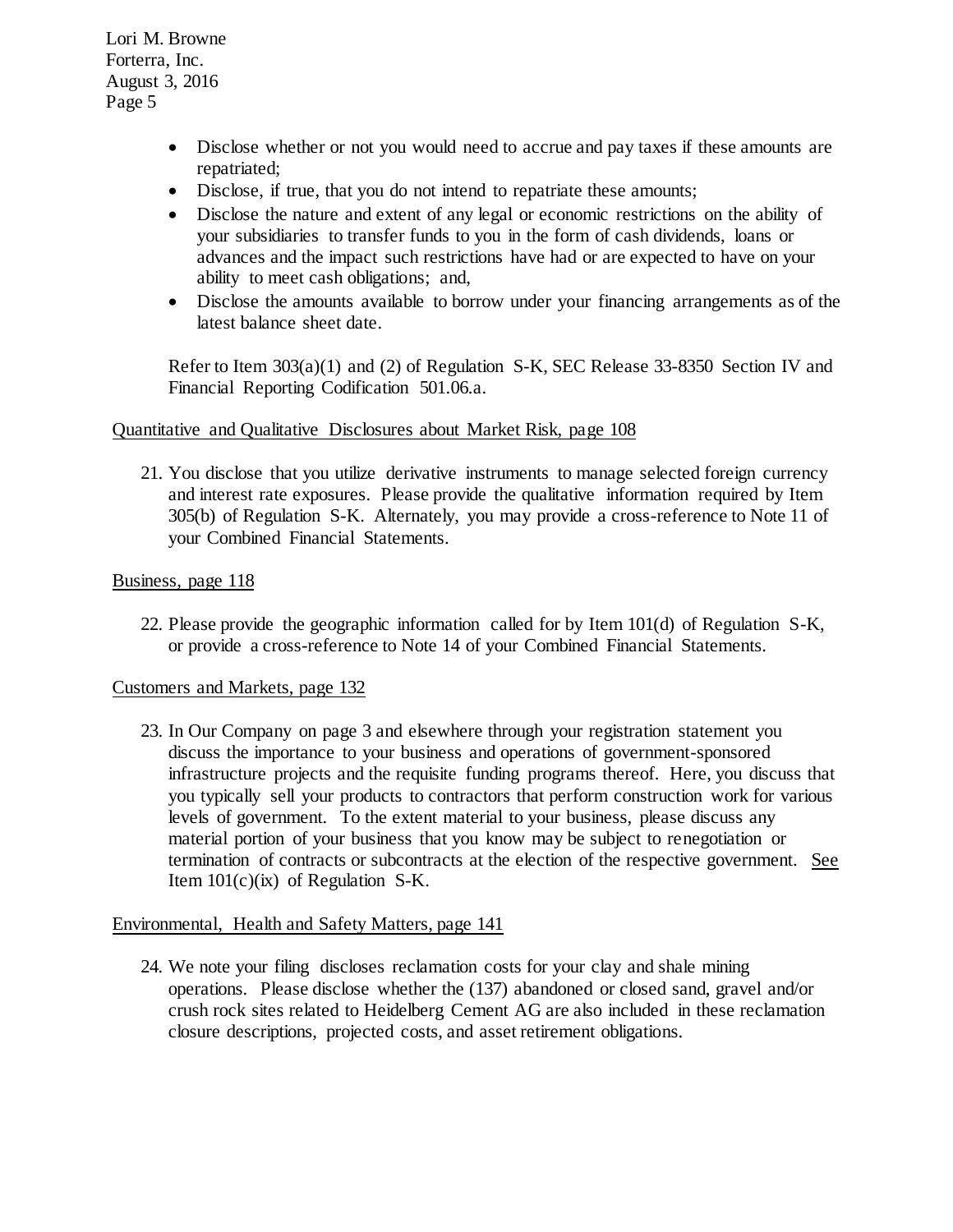### Long Term Incentive Plan, page 157

25. Refer to the first bullet-point on page 158. Please tell us whether you anticipate the offering contemplated by this registration statement will qualify as a liquidating event under the terms of this bullet-point or any other arrangement providing for a cash payout to directors and/or officers.

### Principal and Selling Stockholders, page 169

26. You state on page 170 that the selling stockholder may be deemed an underwriter in connection with this offering. Please provide a factual and legal analysis for your conclusion that Lone Star is not an underwriter, as that term is defined in Section  $2(a)(11)$ of the Securities Act of 1933, in connection with this offering, or appropriately revise your registration statement to state that they are an underwriter.

# Registration Rights Agreement, page 172

27. As soon as practicable, please provide the amount of shares owned by Lone Star that will be subject to the registration rights agreement. See Item  $201(a)(2)(ii)$  of Regulation S-K.

### Financial Statements

#### General

28. Your disclosures on page 18 indicate that a stock split will occur immediately prior to this offering. Please revise your financial statements and your disclosures throughout the filing to give retroactive effect to the expected stock split. Doing this in the next amendment will save us substantial review time in future amendments. If your auditors believe that only a "draft" report can be presented, due to a pending future event such as the stock split, they can include in the filing a signed and dated preface to their "draft" report stating the reason for the "draft" report and that they expect to be in a position to issue the report in the form presented prior to effectiveness. A signed, dated, and unrestricted auditor's report must be included in the filing prior to effectiveness. See Rule 2-02 of Regulation S-X.

# Forterra Building Products

# Audited Financial Statements

# Note 1. Organization and description of the business, page F-34

#### Basis of Presentation – Successor, page F-34

29. Your portion of Lone Star's initial \$432.2 million equity investment is \$167.5 million and your allocated portion of the \$940 million of third party debt used to finance the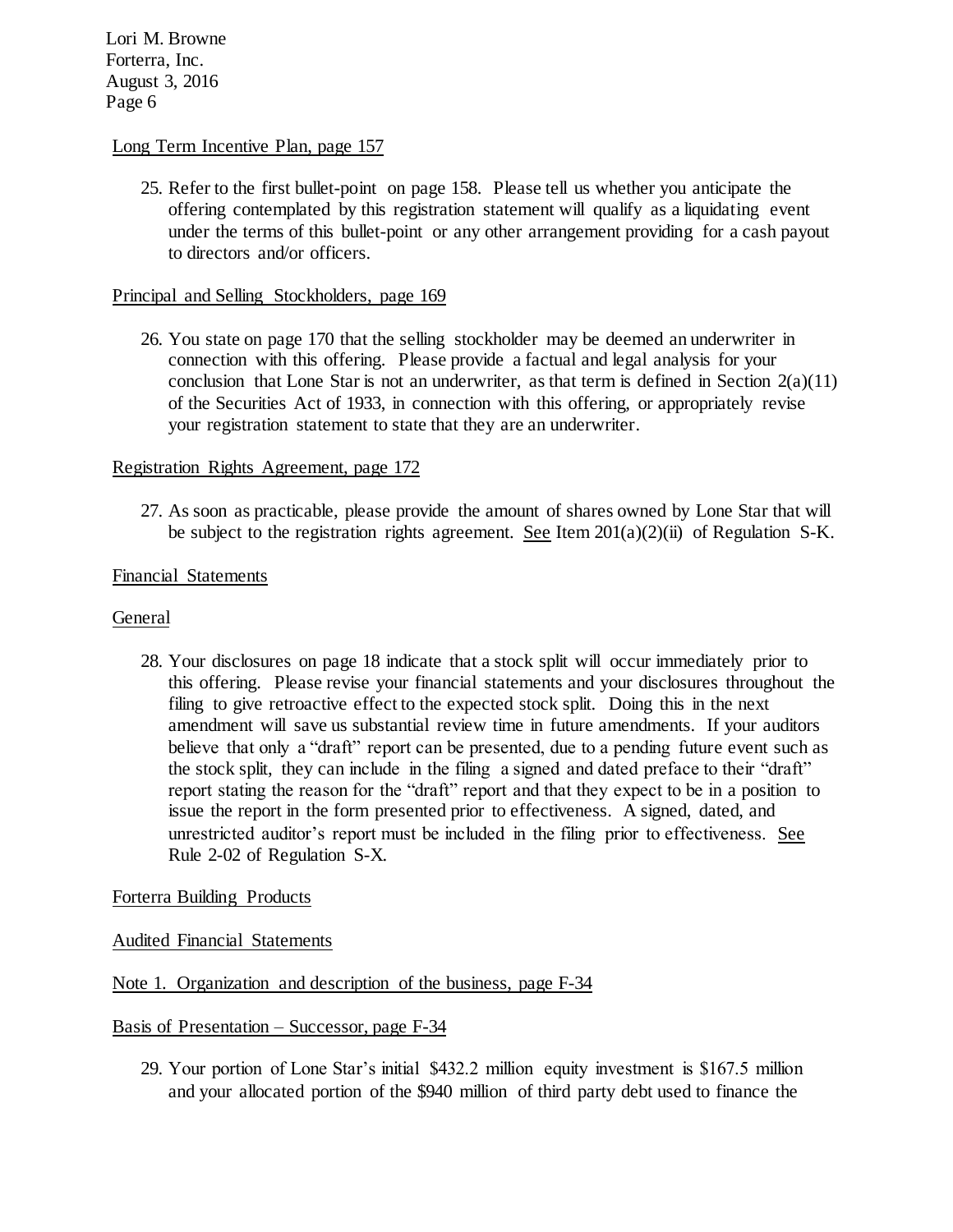> Acquisition is \$515.5 million. Please disclose how the amounts to be allocated were determined as well as the disclosures required by ASC 405-40-50-1. In addition, you note that your affiliate co-obligors were released from joint and several liability under the credit agreements and you are consequently the sole source of repayment under the credit agreements. Please clarify if you could potentially have to pay for more than the amount of third party debt allocated to you. Please confirm that there are no commitments to guarantee or pledge your assets or stock as collateral for the debt of Lone Star or that there are no commitments to use your cash flows to service Lone Star's debt subsequent to the separation.

# Basis of Presentation – Predecessor, page F-35

30. Please clearly disclose, if true, that the financial statements provided reflect all of the costs of doing business related to these operations, including expenses incurred by other entities on your behalf. Please disclose management's estimates of what the expenses would have been on a stand-alone basis, if practicable. Please provide this disclosure for each year for which a statement of operations was required when such basis produced materially different results. Refer to SAB Topic 1:B.1.

# Environmental Remediation Liabilities, page F-41

31. If there is at least a reasonable possibility that a loss exceeding amounts already recognized may have been incurred, please either disclose an estimate (or, if true, state that the estimate is immaterial in lieu of providing quantified amounts) of the additional loss or range of loss, or state that such an estimate cannot be made. Please refer to ASC 450-20-50.

# Note 10. Debt and deferred financing costs, page F-54

32. In conjunction with the issuance of debt related to the Cretex acquisition, LSF9 incurred \$71.6 million of debt issuance costs and debt discounts; of which \$51.9 million is attributed to your debt obligation. It is not clear if the \$71.6 million of total debt issuance costs and debt discounts also includes debt related to the Acquisition and not just the Cretex acquisition. Please clarify. If this only includes debt related to the Cretex acquisition, please clarify why the entire \$71.6 million would not be attributable to your debt obligation.

# Note 13. Income taxes, page F-56

33. Income tax expense and related current and deferred income taxes receivable and payable for the periods ending March 13, 2015 and December 31, 2013 and 2014 are calculated assuming hypothetical stand-alone income tax returns filed in Canada and its provinces and hypothetical consolidated income tax return for the Predecessor's U.S. and state activities. Please better clarify why these different methodologies were used for Canada versus the U.S.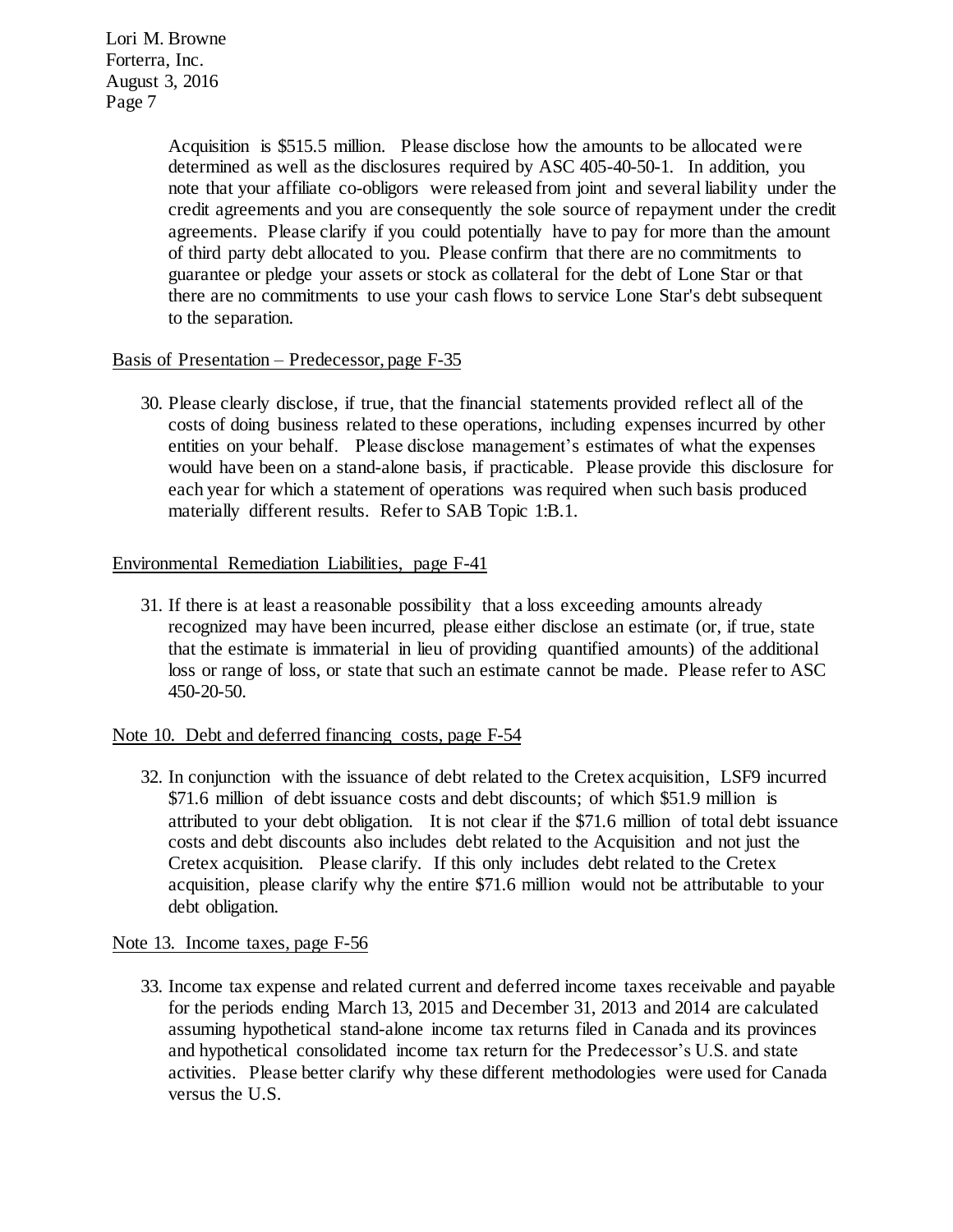### Note 14. Commitments and contingencies, page F-60

#### Long-term Incentive Plan, page F-60

34. Following the Acquisition the Company implemented a cash-based long term incentive plan, which entitles the participants a potential cash payout upon a monetization event which includes an initial public offering where Lone Star reduces its ownership interest below 50% or at Lone Star's discretion. Please disclose why this offering is not considered to be a monetization event for these purposes.

#### Note 22. Subsequent events, page F-72

#### Sale-Leaseback Transaction, page F-72

35. Please provide us with a summary of the analysis you performed pursuant to ASC 840-40 to determine the appropriate accounting for the sale-leaseback transaction in April 2016. Please also provide the disclosures required by ASC 840-40-50.

### Changes to Debt Obligations and Borrowing Capacity, page F-73

36. Please disclose the terms and conditions of the arrangements related to the debt amounts borrowed by LSF9 to finance the acquisition of US Pipe and to pay a dividend to the shareholders of LSF9 which you will be assuming. Please also provide the other disclosures required by ASC 405-40-50-1.

We urge all persons who are responsible for the accuracy and adequacy of the disclosure in the filing to be certain that the filing includes the information the Securities Act of 1933 and all applicable Securities Act rules require. Since the company and its management are in possession of all facts relating to a company's disclosure, they are responsible for the accuracy and adequacy of the disclosures they have made.

Notwithstanding our comments, in the event you request acceleration of the effective date of the pending registration statement, please provide a written statement from the company acknowledging that:

- should the Commission or the staff, acting pursuant to delegated authority, declare the filing effective, it does not foreclose the Commission from taking any action with respect to the filing;
- the action of the Commission or the staff, acting pursuant to delegated authority, in declaring the filing effective, does not relieve the company from its full responsibility for the adequacy and accuracy of the disclosure in the filing; and